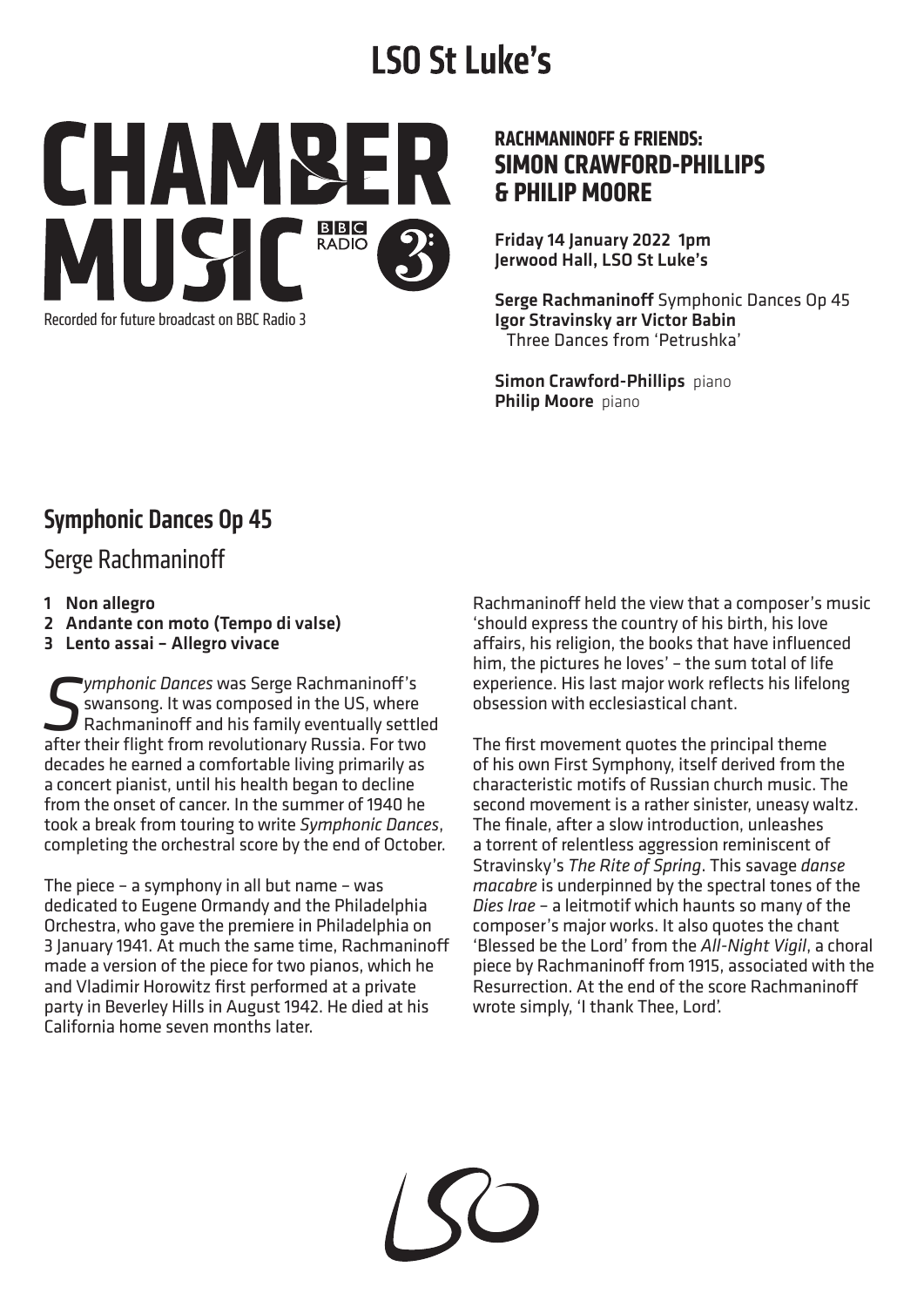## Three Dances from 'Petrushka'

Igor Stravinsky

- 1 Russian Dance
- 2 In Petrushka's Cell
- 3 The Shrovetide Fair

From the late 1930s Rachmaninoff became the friend and mentor of two fellow Russian exiles – the husband-and-wife piano duo partnership of Victor Babin (1908–72) and Vitya Vronsky (1909–92). They had met in Berlin as pupils of Artur Schnabel, married, and emigrated to the US, where they were introduced to American audiences largely through their recordings of music by Rachmaninoff. Babin, who became director of the Cleveland Institute of Music, was also a composer and arranger. In the early 1950s he made this arrangement for two pianos of sections of Stravinsky's ballet *Petrushka*, based on Stravinsky's own virtuoso solo piano version.

*Petrushka*, Stravinsky's second score for Diaghilev's Ballets Russes, was originally conceived as a concert piece for piano and orchestra. Stravinsky said that the piano represented in his mind 'a cheeky puppet, suddenly endowed with life, exasperating the patience of the orchestra with diabolical cascades of arpeggios', and the piano plays a significant role in the orchestral score, the vibrant colours of which are masterfully translated in Babin's piano duo version.

The story of *Petrushka* concerns a puppet who is brought to life during a Russian Carnival fair, only to be murdered by his rival in love. The ballet is constructed in four tableaux, of which the piano versions make use of three.

The opening 'Russian Dance', in which the piano originally featured prominently, is taken from the end of the first tableau, after the Showman has animated his three puppets: Petrushka, the Ballerina and the Moor. They engage in a lively dance, based on two Russian folk tunes, over hammered ostinato rhythms. The dissonant second movement, 'In Petrushka's Cell', features the tragic puppet trapped in his tiny room, crying out in despair against the fate that has rendered him ugly and misshapen. In the third movement, 'The Shrovetide Fair', the carnival atmosphere reaches its height with a series of short, colourful dances for various typically Russian characters – wet-nurses, a dancing bear, court coachmen, and a group of masked strolling players. But the ballet's dramatic climax and enigmatic conclusion, when Petrushka is stabbed by the Moor but re-appears as a mocking ghost, is replaced by a more conventional ending suitable for concert performances.